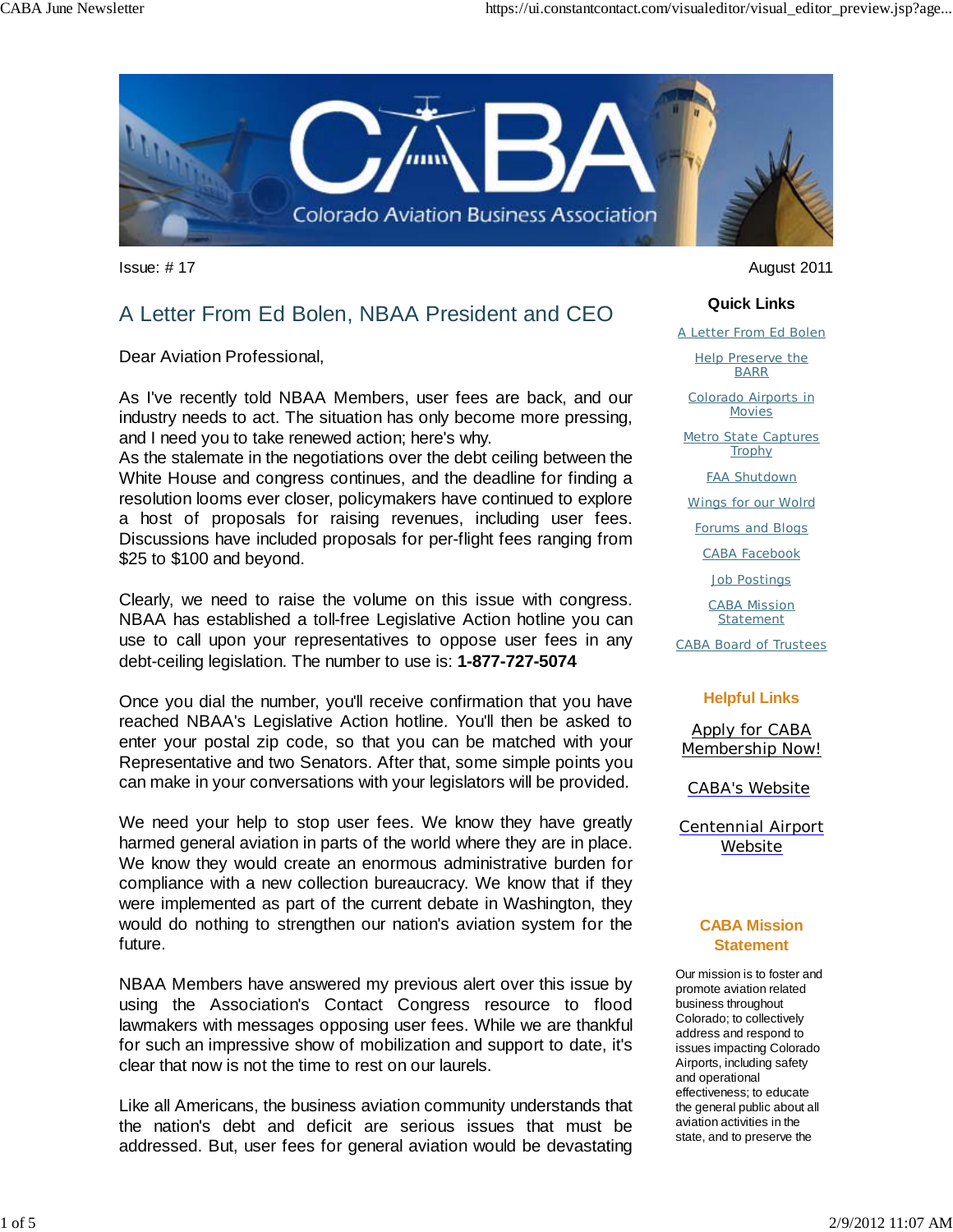to an industry that directly generates much-needed jobs and economic acitivity. I know we can count on you to call your members of congress today, and ensure that they understand this message.

Thank you for your continued support.

## HELP Preserve the BARR by Making a Contribution **Today**

Dear CABA Members,

You may have seen the recent news from NBAA, as well as our Membership Alert, regarding the pending changes to the Block Aircraft Registration Request (BARR) Program. Our industry leaders within NBAA and AOPA are partnering in order to combat this risk to our industry. A legal fund has been created to finance the action needed to combat this dangerous legislation.

CABA has been called upon to help support this industry effort. We are requesting corporate donations, which we will collect and submit to NBAA and AOPA in one lump sum, on behalf of our members in Colorado. A portion of CABA's operating budget will also be added to the contribution. It is important that we show the strength of our membership in Colorado. We will be sending our submission on Monday August 1st. If you would like to make a donation, please follow the steps below. Please submit your donations prior to August 1st. Thank you in advance for your support to this important industry issue.

To-date we have collected 500\$. Thank you to CABA members who have already sent donations.

#### **Click Here to Donate**

You may contact congress and advocate for your industry at the following link: http://www.nbaa.org/advocacy/contact/

## Unique Opportunity to Promote Colorado Airports and Communities in Movies

The Colorado Office of Film, Television & Media is building their library of on-line aerial photographs for potential film producers to access to assist with their location decisions. If your airport has an aerial photograph or link, especially with an aerial of your town/community, please send that information to:

Laura Grey Location & Community Manager

state's airport related businesses as valuable economic assets to the community at large.

#### **CABA Board of Trustees**

Reggie Arsenault (Chairman)

Brittany Davies (Vice Chairwoman)

MacKenzie Kelly(Secretary)

David Purvis (Former Chair)

> Iver Retrum (Treasurer)

Chris Leach (Membership Director)

Charles "Chic" Myers Eric Carson Michael Turner Gene Langfeldt Nathalie Drolet Dan Perrin Barry Stidham

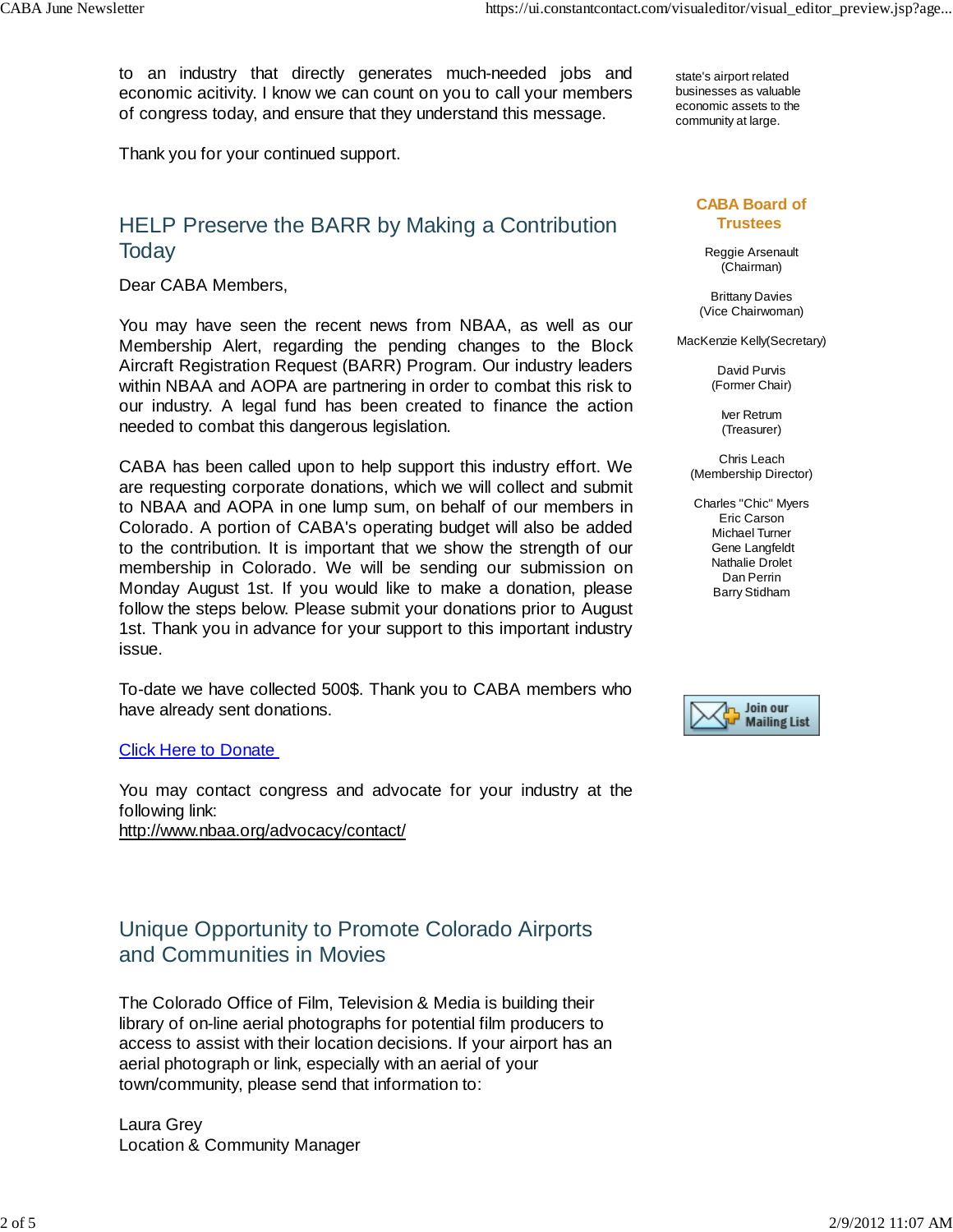Office of Film Television & Media A Division of the Colorado Creative Industries 1625 Broadway, STE 2700 Denver, CO 80202

Yes, they are very aware of Google-earth maps. Also, if your airport has a unique structure as the APA tower or other buildings which might be reflective of an older era or "retro" which might get the attention of a film location finder, please work with Laura.Grey@state.co.us

Help build the on-line location library. Let'smake movies in Colorado! Please spread the word. Aviation and Tourism Volunteer,

Penny Hamilton www.pennyhamilton.com www.coloradoairporthistory.com

## Denver's Metro State Captures Loening Trophy

Metropolitan State College of Denver's Department of Aviation and Aerospace Science has captured the 2011 Loening Trophy, which recognizes the most outstanding all-around collegiate aviation program in the country.

Metro State's Precision Flight Team was awarded the Loening Trophy at the 2011 SAFECON (Safety andFlight Evaluation Conference) competition hosted by Ohio State University, May 16-21. The award is presented annually by the National Intercollegiate Flying Association (NIFA) foundation. A special trophy presentation is planned in Denver later this year.

# Congressional Impasse Forces FAA Shutdown

The failure of Congress to agree on an extension of the FAA's operating authorization by Saturday forced the agency to furlough nearly 4,000 employees and issue stop-work orders on projects ranging from the construction of new towers to the rehabilitation and modernization of air traffic facilities. Air traffic controllers and other FAA employees essential to air safety remain on the job. According to the Aerospace Industries Association, the congressional impasse will cost the government more than \$200 million a week in lost revenue, since the FAA is no longer authorized to collect ticket and fuel tax revenues. The FAA was forced to suspend awarding contracts for new towers in Cleveland and Fort Lauderdale, Fla., because the agency cannot access the Airport and Airway Trust Fund. In addition to halting construction on seven new towers, the FAA issued stop-work orders for \$370 million in contracts with Jacobs Engineering of Pasadena, Calif., for architectural, design, engineering and planning services for existing and future air traffic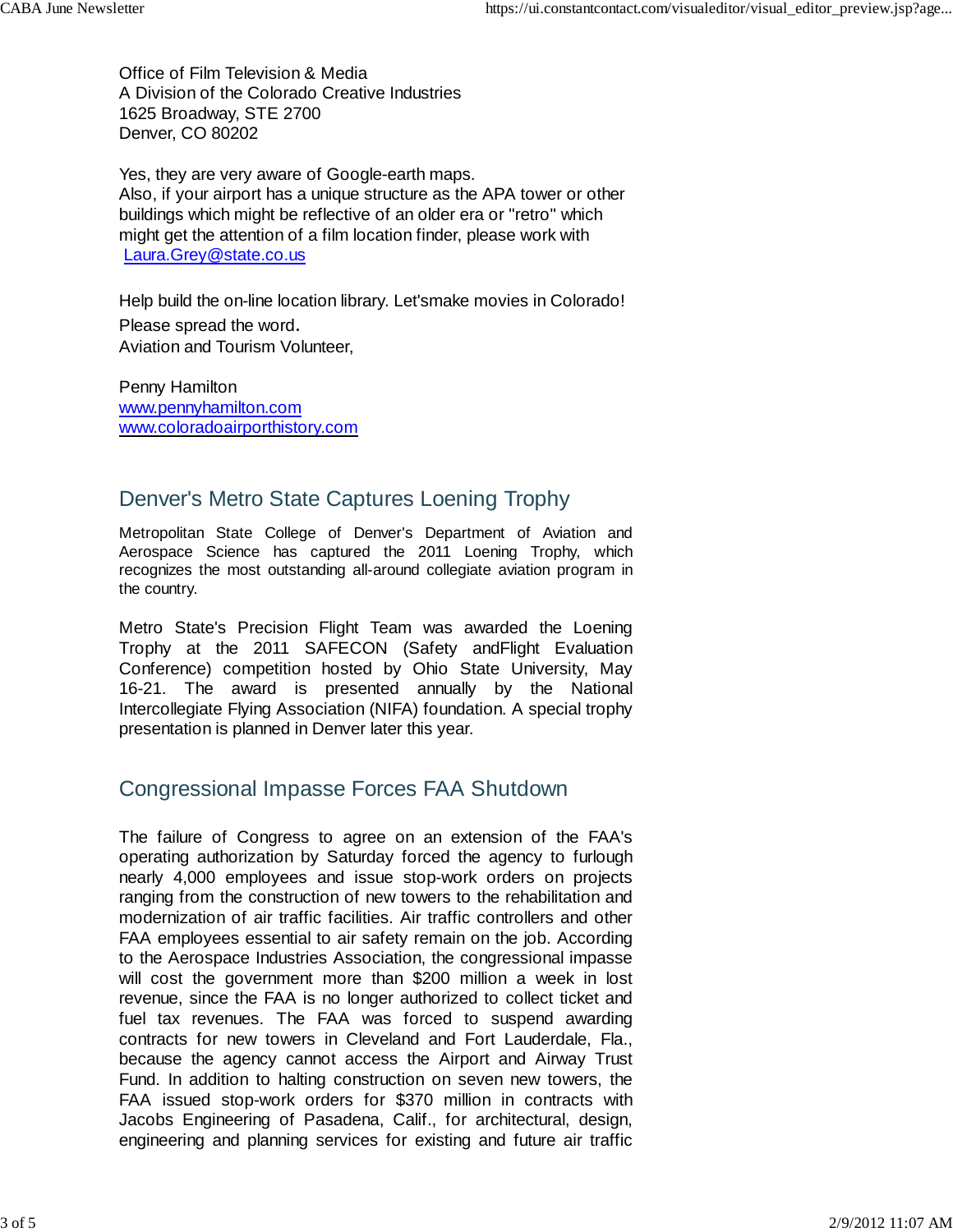facilities. Other airport projects also are affected because the FAA is a primary funding source through the Airport Improvement Program, which is also unable to operate without legislature authorization. Congressional action on passing what would be the 21st temporary extension to reauthorize the FAA appears to be in limbo, meaning there is no end in sight to the agency shutdown.

### Wings for our World

### Sustainability in Aviation - Fuels, Propulsion and the Future

Join us to learn how the business of aviation is promoting sustainability and addressing environmental challenges, today and into the future. Wings Over the Rockies and The Lindbergh Foundation are proud to present a luncheon event to help others understand and appreciate how aviation can sustain the important balances between man, energy and the environment.

### **August 31st 2011**

### **Wings Over the Rockies Air & Space Museum**, 7711 East

Academy Boulevard, Denver, CO 11:30 AM - Networking 12:00 PM - 1:30PM Business Luncheon

### Speakers:

George Bye-CEO, Bye Aerospace; The Green Flight Program John Peterson-Futurist; President and Founder, Arlington Institute Gregg Maryniak-Director, J.S. McDonnell Planetarium; Board Member X-Prize Foundation

Individual Tickets: \$50/Table of 10 "The Green Table":\$600

 For more information or tickets, please contact Alex Yampolsky at: ayampolsky@wingsmuseum.org or 303-360-5360x110

### Visit the CABA Website! We have added forums and blogs.

We recommend you visit the CABA Website to keep informed on events and exciting news happening in your Colorado Aviation Community.

Please contact Nathalie Drolet with any news or events you would like to share with your CO Aviation colleagues NDrolet@mycaba.org. You may also contact Nathalie if you wish to sponsor any CABA event! Thank you in advance for playing your part.

Follow CABA in Social Media! **One More Easy Way to Stay Informed**